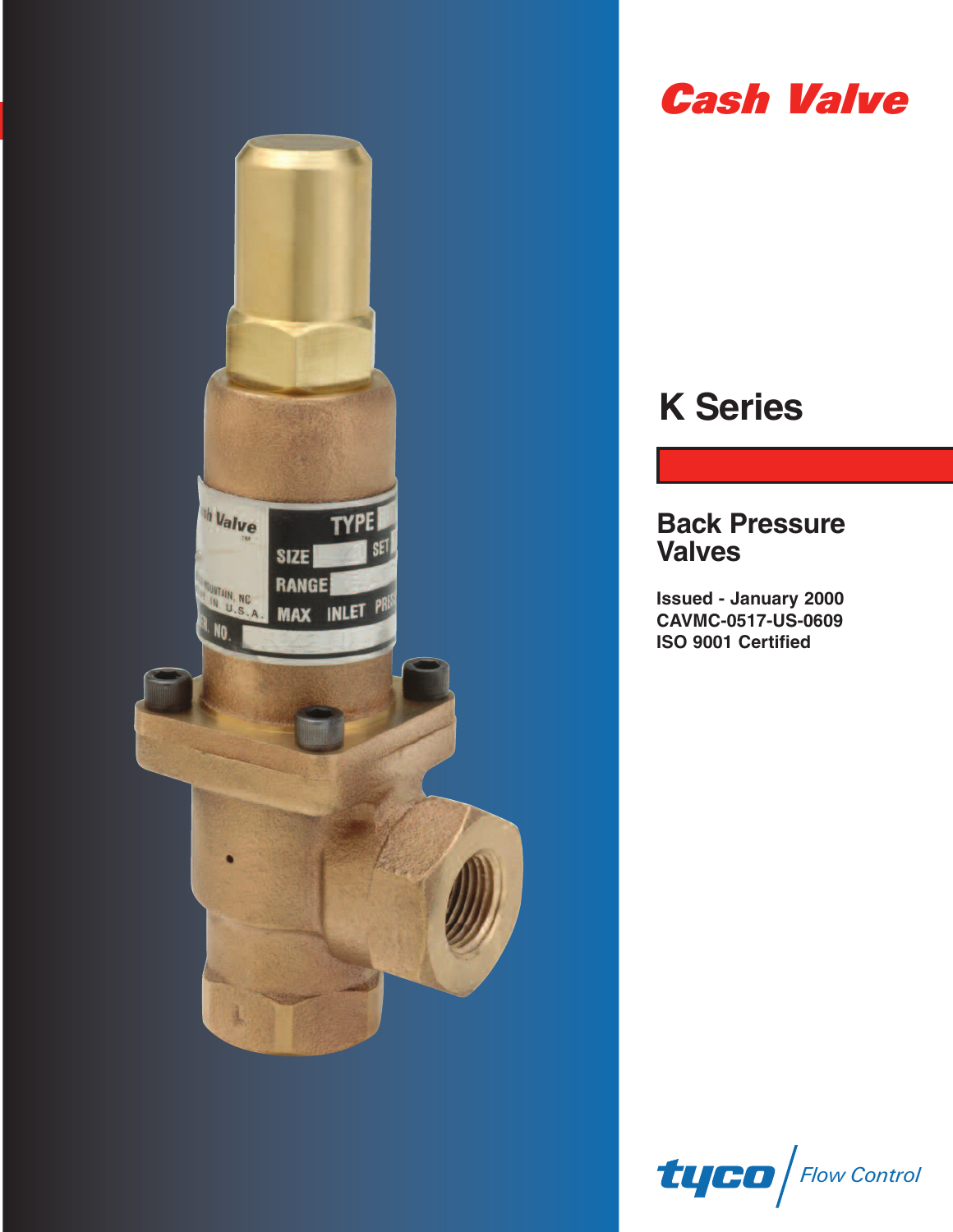# **K-5, K-5C 5 - <sup>150</sup> psi, Direct Acting, Angle Back Pressure Valves**

#### **Application/Features \_\_\_\_\_\_\_\_\_\_\_\_\_\_\_\_\_\_\_\_\_\_\_\_\_\_\_\_\_\_\_\_\_\_\_\_\_\_\_\_\_\_\_\_\_\_\_\_\_\_\_\_\_\_\_\_\_\_\_\_\_\_**

The Cash Valve Types K-5 and K-5C are high capacity angle bypass regulators or back pressure control valves capable of handling flows of up to 200 gallons per minute in the larger sizes. System pressure to be regulated is connected to the bottom inlet. Excess flow that is to be returned to the tank, pump suction or simply piped to a drain, is connected to the side outlet. See typical installation sketch.

Types K-5 and K-5C are suitable for pump systems of all kinds and are intended for use with water and other fluids, especially oil of all grades. Not for steam service.

These valves can also be used to maintain a certain pressure difference across the valve. Type K-5C differs from Type K-5 in that it is fitted with a silicone rubber seat disc rather than a metal seat to provide for those applications where tight shut-off is required.

Available in  $1"$ ,  $1<sup>1</sup>/4"$ ,  $1<sup>1</sup>/2"$  and  $2"$  sizes, Types K-5 and K-5C are designed for systems having a maximum operating temperature of 300°F that require pressure control from 5 psi to 150 psi.

Both valves are fitted with a closing cap over the adjusting screw to discourage unauthorized tampering with the set pressure and seal against leakage.



**Type K-5**





**Type K-5 Interior**

### **Construction/Specifications \_\_\_\_\_\_\_\_\_\_\_\_\_\_\_\_\_\_\_\_\_\_\_\_\_\_\_\_\_\_\_\_\_\_\_\_\_\_\_\_\_\_\_\_\_\_\_\_\_\_\_\_\_\_\_\_**

Cash Valve Types K-5 and K-5C incorporate bronze bodies and internal trim, a brass spring chamber, stainless steel adjustment spring, and high temperature gaskets.

| Type K-5, K-5C Spring Ranges |                               |           |        |  |  |  |  |
|------------------------------|-------------------------------|-----------|--------|--|--|--|--|
| <b>Size</b>                  | <b>Adjustment Range (psi)</b> |           |        |  |  |  |  |
| 1"                           | $5 - 20$                      | 15-65     | 60-150 |  |  |  |  |
| 11/4"                        | $5 - 35$                      | 30-75     | 70-150 |  |  |  |  |
| 11/2"                        | $5 - 30$                      | $25 - 70$ | 65-150 |  |  |  |  |
| 2"                           | $5 - 20$                      | 15-70     | 65-150 |  |  |  |  |

|             |                    |            | <b>Dimensions</b> | <b>Shipping Wt.</b> |           |  |
|-------------|--------------------|------------|-------------------|---------------------|-----------|--|
| <b>Type</b> | <b>Size</b>        |            | ь                 |                     | (Ibs.)    |  |
|             | 4 !!               | $5^{5}/8"$ | 11/2"             | 2"                  | $4^{1/8}$ |  |
| K-5         | 1 <sup>1</sup> /4" | 619/32"    | 125/32"           | $2^{7/16"}$         |           |  |
|             | 11/2"              | 611/16"    | 2"                | $2^{1/2}$ "         | ŏ         |  |
|             | つ"                 | $7^9/16''$ | $2^{1/4"}$        | 3"                  | 14        |  |

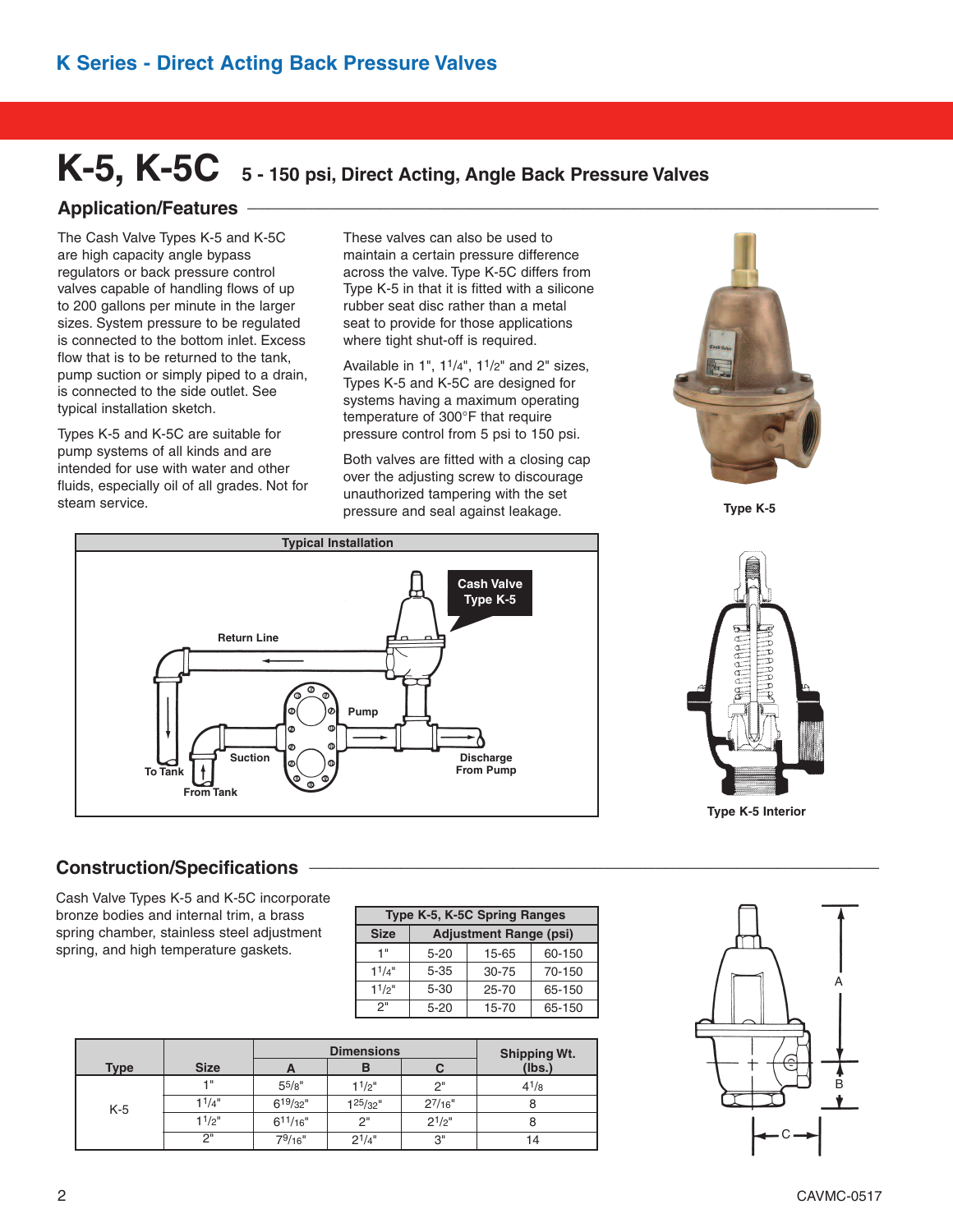#### **Specifications (Continued) \_\_\_\_\_\_\_\_\_\_\_\_\_\_\_\_\_\_\_\_\_\_\_\_\_\_\_\_\_\_\_\_\_\_\_\_\_\_\_\_\_\_\_\_\_\_\_\_\_\_\_\_\_\_\_\_**

|                                | Type K-5, K-5C Water Capacity Information (gpm) |                    |                    |                    |                    |                    |                    |                    |  |  |
|--------------------------------|-------------------------------------------------|--------------------|--------------------|--------------------|--------------------|--------------------|--------------------|--------------------|--|--|
| <b>Set</b>                     |                                                 | 1"                 |                    | 11/4"              |                    | $1^{1/2}$          |                    | 2"                 |  |  |
| Pressure <sup>T</sup><br>(psi) | 10%<br><b>Rise</b>                              | 20%<br><b>Rise</b> | 10%<br><b>Rise</b> | 20%<br><b>Rise</b> | 10%<br><b>Rise</b> | 20%<br><b>Rise</b> | 10%<br><b>Rise</b> | 20%<br><b>Rise</b> |  |  |
| 10                             | 21                                              | 24                 | 28                 | 35                 | 32                 | 40                 | 38                 | 60                 |  |  |
| 15                             | 26                                              | 32                 | 38                 | 44                 | 43                 | 52                 | 52                 | 76                 |  |  |
| 20                             | 29                                              | 37                 | 48                 | 57                 | 53                 | 68                 | 60                 | 94                 |  |  |
| 30                             | 34                                              | 45                 | 58                 | 67                 | 63                 | 76                 | 78                 | 110                |  |  |
| 40                             | 38                                              | 50                 | 70                 | 78                 | 74                 | 92                 | 86                 | 122                |  |  |
| 50                             | 40                                              | 53                 | 76                 | 86                 | 82                 | 102                | 94                 | 132                |  |  |
| 60                             | 43                                              | 56                 | 82                 | 98                 | 88                 | 116                | 102                | 140                |  |  |
| 75                             | 48                                              | 63                 | 88                 | 107                | 98                 | 128                | 118                | 158                |  |  |
| 100                            | 52                                              | 67                 | 102                | 120                | 106                | 140                | 136                | 176                |  |  |
| 125                            | 56                                              | 70                 | 108                | 128                | 116                | 160                | 152                | 188                |  |  |
| 150                            | 60                                              | 72                 | 118                | 138                | 124                | 170                | 184                | 200                |  |  |

† Set Pressures are based upon valve discharge into an atmospheric pressure return line.

If return line pressure is significantly higher than atmospheric pressure, then consult factory for capacity information.

# **K-10 15 - 600 psi, Piston Type Angle Back Pressure Valve**

# **Application \_\_\_\_\_\_\_\_\_\_\_\_\_\_\_\_\_\_\_\_\_\_\_\_\_\_\_\_\_\_\_\_\_\_\_\_\_\_\_\_\_\_\_\_\_\_\_\_\_\_\_\_\_\_\_\_\_\_\_\_\_\_\_\_\_\_\_\_\_\_**

The Cash Valve Type K-10 back pressure relief valves sacrifice nothing in quality or dependability, yet are priced at a satisfying competitive level. Totally enclosed and physically small, these high capacity valves are especially well suited for use on hydraulic systems of all kinds, such

as hydraulic pumping units where a predetermined pump discharge pressure must be maintained on a machine tool hydraulic mechanism.

They are suitable for any system requiring automatic regulation of a pump discharge pressure.

K-10 angle type back pressure relief valves are intended for service with water, other liquids and light fuel oils. Not for steam service.

Type K-10 valves are available in 1/4" to 11/4" sizes and are designed for systems which require pressure control from 15 to 600 psi. Maximum system temperature is 450°F.





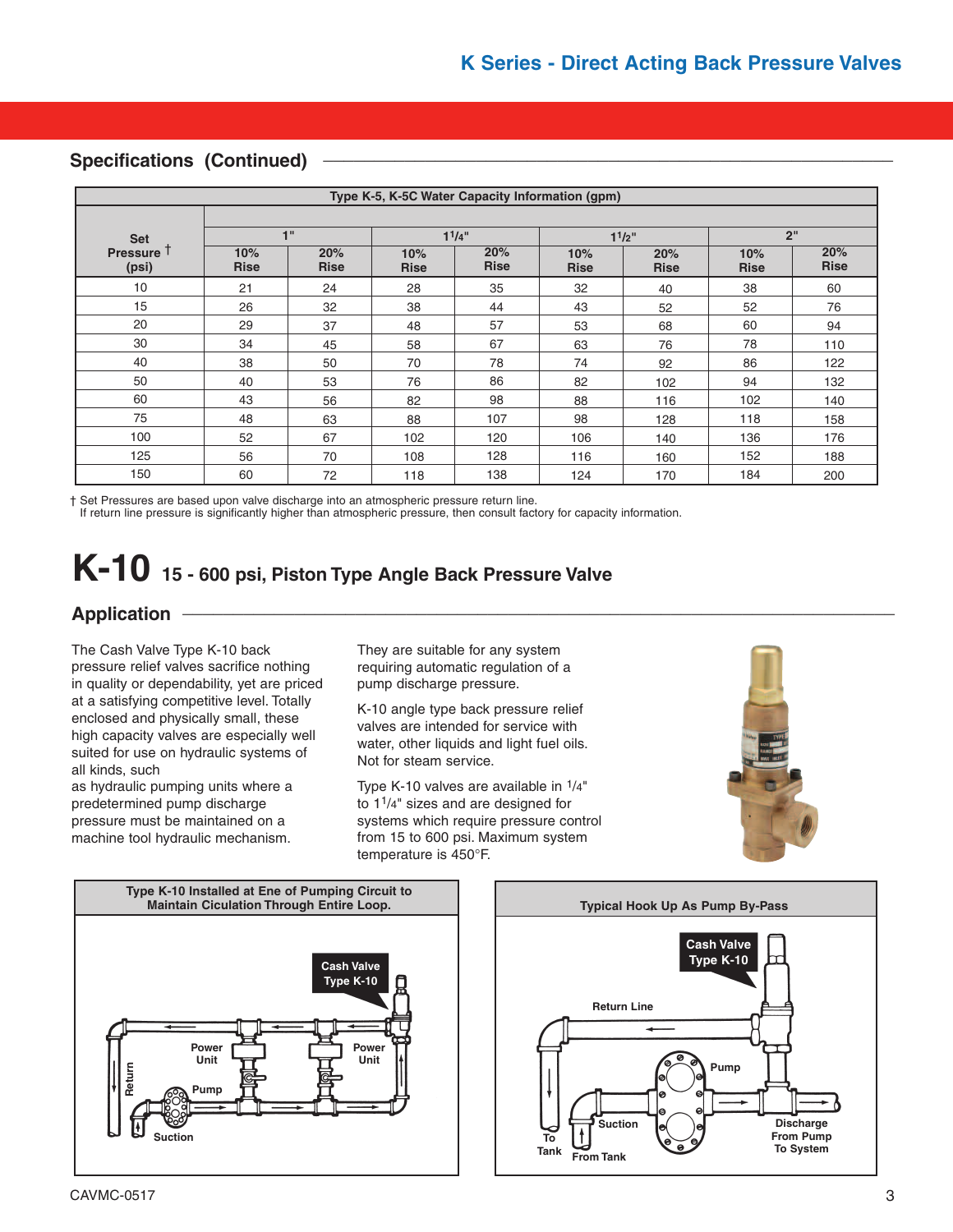• The K-10 features smooth, quiet performance. A long pressure spring provides maximum sensitivity. • The rugged but simple design lends itself to easy maintenance and repair. The valves can be completely disassembled without removing them from

the line.

## **Features \_\_\_\_\_\_\_\_\_\_\_\_\_\_\_\_\_\_\_\_\_\_\_\_\_\_\_\_\_\_\_\_\_\_\_\_\_\_\_\_\_\_\_\_\_\_\_\_\_\_\_\_\_\_\_\_\_\_\_\_\_\_\_\_\_\_\_\_\_\_\_\_**

- Sizes:  $1/4$ ",  $3/8$ ",  $1/2$ ",  $3/4$ ", 1", and  $11/4$ "
- Fitted with female threaded connections, bottom inlet, side outlet. Valves may be operated in any position. Install valve by connecting bottom inlet into line where back pressure is to be held. Connect side outlet to bypass return line. All fluid in excess of valve pressure setting will now be automatically relieved or bypassed to maintain correct pump discharge (system) pressure.
- Balanced Piston Design: Type K-10 incorporates a balanced piston which means that they are substantially unaffected by pressures or pressure changes in the outlet lines, assuring constant control over pump discharge pressure.
- **Construction/Specifications \_\_\_\_\_\_\_\_\_\_\_\_\_\_\_\_\_\_\_\_\_\_\_\_\_\_\_\_\_\_\_\_\_\_\_\_\_\_\_\_\_\_\_\_\_\_\_\_\_\_\_\_\_\_\_\_**

The Cash Valve Type K-10 valve incorporates a brass closing cap, a stainless steel pressure spring, a heavy bronze body, stainless steel trim and single seat.

| <b>Type K-10 Spring Ranges</b> |                                |        |         |         |  |  |  |  |  |  |
|--------------------------------|--------------------------------|--------|---------|---------|--|--|--|--|--|--|
| <b>Size</b>                    | <b>Adjustment Ranges (psi)</b> |        |         |         |  |  |  |  |  |  |
| 1/4"                           | 15-30 / 25-75                  | 50-140 | 100-300 | 200-600 |  |  |  |  |  |  |
| 3/g''                          | 15 - 30 / 25 - 75              | 50-140 | 100-300 | 200-600 |  |  |  |  |  |  |
| 1/2"                           | 15-75                          | 50-150 | 100-300 | 200-600 |  |  |  |  |  |  |
| 3/4"                           | 15-75                          | 50-150 | 100-300 | 200-600 |  |  |  |  |  |  |
| 4 !!                           | 15-75                          | 50-150 | 100-300 | 200-600 |  |  |  |  |  |  |
| 1 <sup>1</sup> /4"             | 15-75                          | 50-150 | 100-300 | 200-600 |  |  |  |  |  |  |

|             |             |             | <b>Dimensions</b> | <b>Shipping Weight</b> |           |
|-------------|-------------|-------------|-------------------|------------------------|-----------|
| <b>Type</b> | <b>Size</b> | A           | в                 | С                      | (lbs.)    |
|             | 1/4"        | $4^{1}/4$ " | $31/32$ "         | 11/4"                  | 11/4      |
|             | 3/8"        | $4^{1}/4$ " | $31/32$ "         | 11/4"                  | 11/4      |
| $K-10$      | $1/2$ "     | $5^{5}/8"$  | $1^{3}/8"$        | 15/8"                  | 4         |
|             | $3/4$ "     | $5^{5}/8"$  | $1^{3}/8"$        | 15/8"                  | $4^{1/2}$ |
|             | 1 "         | $7^{7}/8"$  | $1^{7}/8"$        | $2^{1/4"}$             | $8^{1/2}$ |
|             | 11/4"       | $77/8$ ""   | 17/8"             | $2^{1/4"}$             | 9         |



**Type K-10** 



**Type K-10 Interior**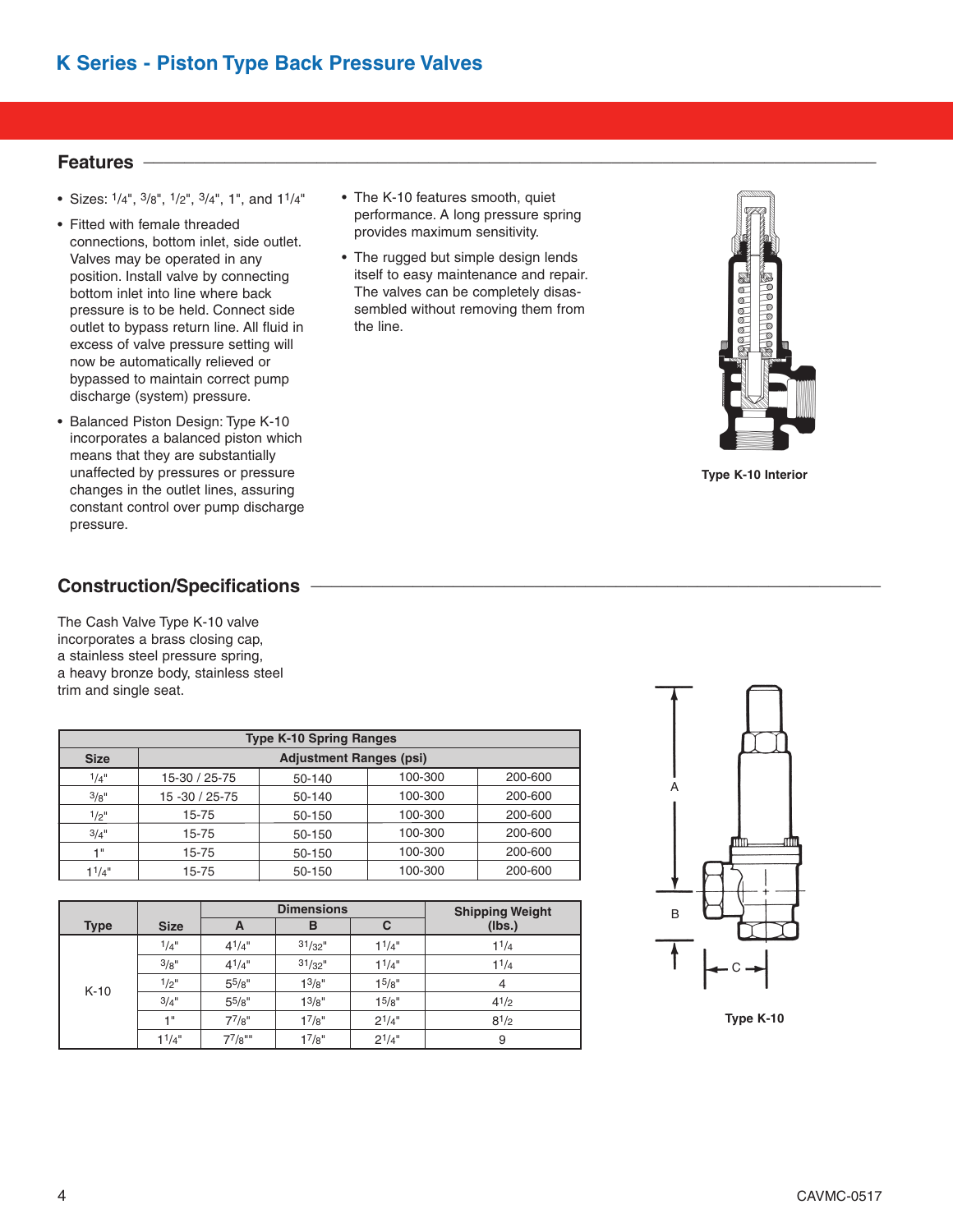#### Specifications (Continued)

| Type K-10 Water Capacity Information (gpm) |                    |                    |                    |                    |                    |                    |                    |                    |                    |                    |                    |                    |
|--------------------------------------------|--------------------|--------------------|--------------------|--------------------|--------------------|--------------------|--------------------|--------------------|--------------------|--------------------|--------------------|--------------------|
|                                            | <b>Inlet Sizes</b> |                    |                    |                    |                    |                    |                    |                    |                    |                    |                    |                    |
| <b>Set</b>                                 |                    | 1/4"               | 3/8"               |                    | $1/2$ "            |                    | 3/4"               |                    |                    | 1"                 |                    | 11/4"              |
| PressureT<br>(psi)                         | 10%<br><b>Rise</b> | 20%<br><b>Rise</b> | 10%<br><b>Rise</b> | 20%<br><b>Rise</b> | 10%<br><b>Rise</b> | 20%<br><b>Rise</b> | 10%<br><b>Rise</b> | 20%<br><b>Rise</b> | 10%<br><b>Rise</b> | 20%<br><b>Rise</b> | 10%<br><b>Rise</b> | 20%<br><b>Rise</b> |
| 15                                         | 1.0                | 2.5                | 1.0                | 2.5                | 1.5                | 3.5                | 1.5                | 3.5                | 3.0                | 6.0                | 3.0                | 6.0                |
| 20                                         | 1.5                | 4.0                | 1.5                | 4.0                | 2.5                | 5.0                | 2.5                | 5.0                | 4.0                | 8.0                | 4.0                | 8.0                |
| 30                                         | 2.5                | 6.0                | 2.5                | 6.0                | 3.5                | 7.0                | 3.5                | 7.0                | 5.0                | 12.0               | 5.0                | 12.0               |
| 50                                         | 3.0                | 9.0                | 3.0                | 9.0                | 5.0                | 11.0               | 5.0                | 11.0               | 6.5                | 17.5               | 6.5                | 17.5               |
| 75                                         | 3.5                | 11.0               | 3.5                | 11.5               | 6.0                | 14.0               | 6.0                | 14.0               | 8.5                | 23.5               | 8.5                | 23.5               |
| 100                                        | 4.0                | 11.5               | 4.0                | 14.5               | 7.0                | 15.0               | 7.0                | 17.0               | 10.0               | 27.0               | 10.0               | 27.0               |
| 125                                        | 4.5                | 11.5               | 4.5                | 17.0               | 7.5                | 16.0               | 7.5                | 19.0               | 11.5               | 30.0               | 11.5               | 30.0               |
| 150                                        | 5.0                | 11.5               | 5.0                | 19.5               | 8.0                | 22.0               | 8.0                | 22.0               | 13.0               | 34.0               | 13.0               | 34.0               |
| 200                                        | 5.5                | 11.5               | 5.5                | 20.0               | 9.0                | 24.0               | 9.0                | 24.0               | 15.0               | 40.0               | 15.0               | 40.0               |
| 250                                        | 6.0                | 11.5               | 6.0                | 20.0               | 9.7                | 26.0               | 9.7                | 26.0               | 17.0               | 47.0               | 17.0               | 47.0               |
| 300                                        | 7.0                | 11.5               | 7.0                | 20.0               | 10.5               | 28.0               | 10.5               | 28.0               | 19.0               | 54.0               | 19.0               | 54.0               |
| 400                                        | 8.0                | 11.5               | 8.0                | 20.0               | 11.5               | 30.0               | 11.5               | 31.5               | 23.0               | 63.0               | 23.0               | 63.0               |
| 600                                        | 10.0               | 11.5               | 10.0               | 20.0               | 14.5               | 30.0               | 14.5               | 37.0               | 28.0               | 65.0               | 28.0               | 77.0               |

† Set Pressures are based upon valve discharge into an atmospheric pressure return line. If return line pressure is significantly higher than atmospheric pressure, then consult factory for capacity information.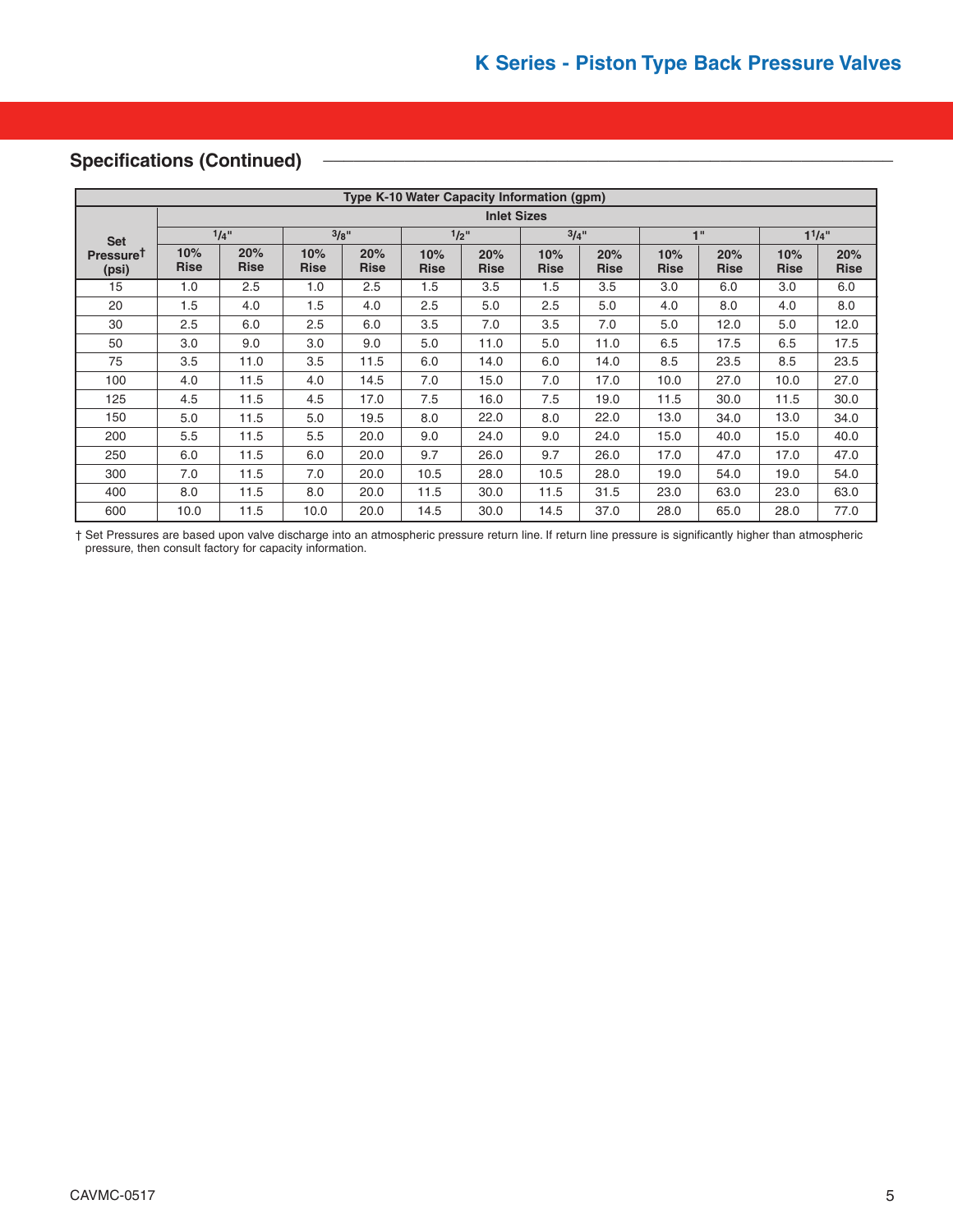# **K-15 25 - 1500 psi, Piston Type Angle Back Pressure Valve**

## **Application \_\_\_\_\_\_\_\_\_\_\_\_\_\_\_\_\_\_\_\_\_\_\_\_\_\_\_\_\_\_\_\_\_\_\_\_\_\_\_\_\_\_\_\_\_\_\_\_\_\_\_\_\_\_\_\_\_\_\_\_\_\_\_\_\_\_\_\_\_\_**

The Cash Valve Type K-15 is a piston type back pressure valve that has been designed for pressures up to 1500 psi. The Type K-15 is especially well suited for bypass applications on high pressure pumps or any system requiring automatic regulation of a pump discharge pressure... oil burning equipment, rams, presses and lifts. The K-15 also has many applications in the chemical and process field as well as

the car wash industry. It is suitable for water or other liquids and light fuel oil. Not for steam service.

The Type K-15 valve is available in  $1/4$ " to  $3/4$ " sizes and is designed for systems which require pressure control from 25 to 1500 psi. For systems having maximum temperatures of 450°F.



# **Features \_\_\_\_\_\_\_\_\_\_\_\_\_\_\_\_\_\_\_\_\_\_\_\_\_\_\_\_\_\_\_\_\_\_\_\_\_\_\_\_\_\_\_\_\_\_\_\_\_\_\_\_\_\_\_\_\_\_\_\_\_\_\_\_\_\_\_\_\_\_\_\_**

- Small and compact: Available in  $1/4$ ",  $3/8$ ",  $1/2$ ", and  $3/4$ " sizes.
- K-15 angle type valves incorporate female threaded connections; bottom inlet, side outlet, and may operate in any position. Refer to K-10 features for typical valve installations.
- The K-15 features a replaceable stainless steel seat and piston providing longer valve life at minimal cost.
- Five pressure control ranges available - from 25 to 1500 psi. See Spring Range Table under Specifications.
- The K-15 incorporates a long, sensitive adjustment spring.
- Smooth, quiet performance.
- Rugged but simple design incorporated into each K-15 back pressure valve lends itself to easy maintenance and repair. All major repairs can be made without removing the valve from the line.
- Closing cap over the top adjusting screw discourages unauthorized tampering with the set pressure.



**Type K-15 Interior**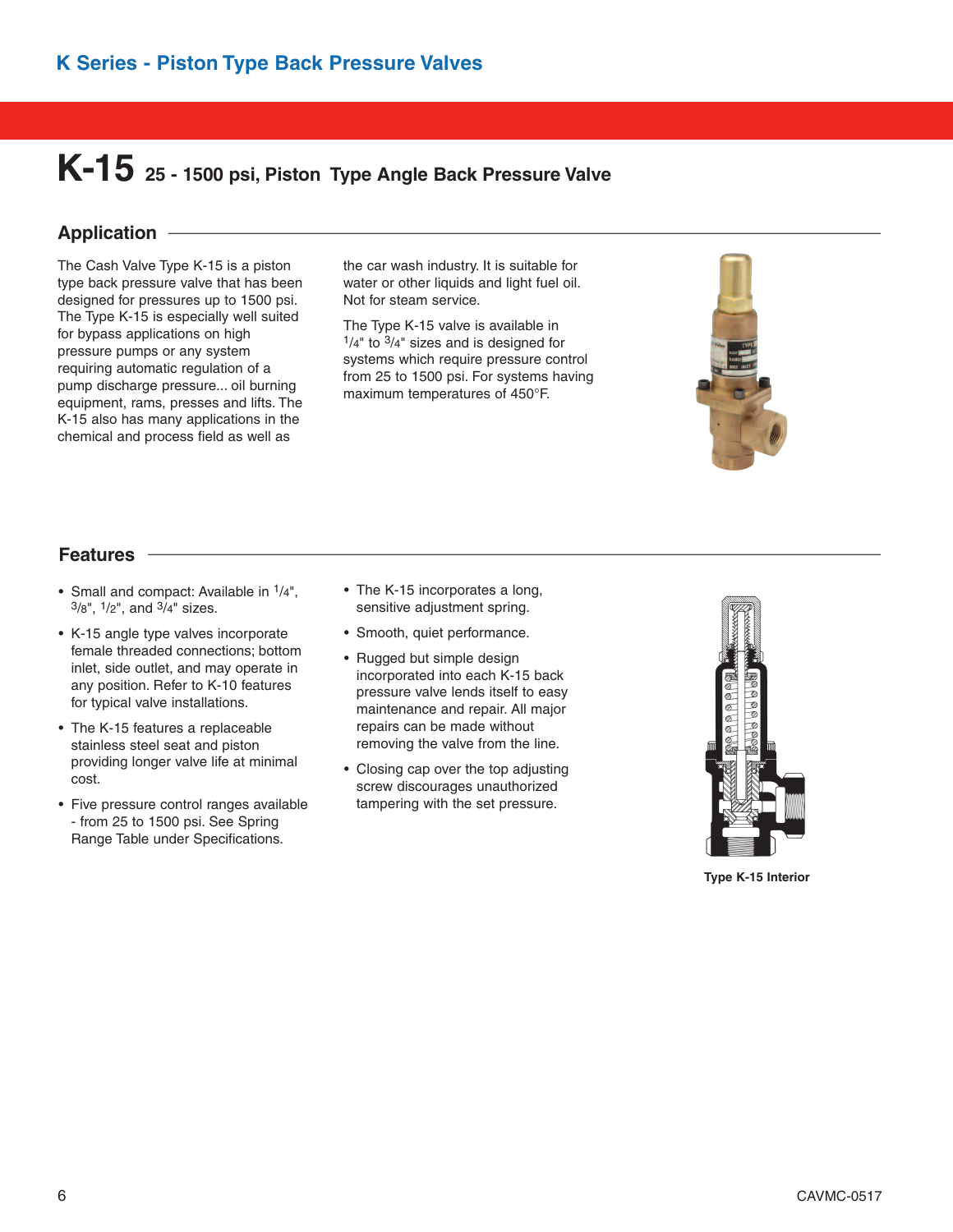#### **Specifications**

| <b>Type K-15 Spring Ranges</b> |        |                               |         |         |          |  |  |  |  |
|--------------------------------|--------|-------------------------------|---------|---------|----------|--|--|--|--|
| <b>SIZE</b>                    |        | <b>Adjustment Range (psi)</b> |         |         |          |  |  |  |  |
| $1/4$ " & $3/8$ "              | 25-75  | 20-150                        | 100-300 | 150-800 | 600-1500 |  |  |  |  |
| $1/2$ " & $3/4$ "              | 25-150 | 20-200                        | 100-700 | 150-800 | 600-1500 |  |  |  |  |

|             |             |             | <b>Dimensions</b>  | <b>Shipping Weight</b> |           |  |
|-------------|-------------|-------------|--------------------|------------------------|-----------|--|
| <b>Type</b> | <b>Size</b> | A           | в                  | С                      | (lbs)     |  |
| $K-15$      | 1/4"        | $4^{1}/4$ " | $31/32$ "          | $1^{1/4"$              | $1^{3/8}$ |  |
|             | 3/8"        | $4^{1}/4$ " | $31/32$ "          | 11/4"                  | $1^{3/8}$ |  |
|             | 1/2"        | $5^{5}/8"$  | 1 <sup>3</sup> /8" | 15/8"                  | 3         |  |
|             | $3/4$ "     | $5^{5}/8"$  | 1 <sup>3</sup> /8" | 1 <sup>5</sup> /8"     | З         |  |

|                                | Type K-15 Water Capacity linformation (qpm) |                    |                    |                    |                    |                    |                    |                    |  |  |  |  |
|--------------------------------|---------------------------------------------|--------------------|--------------------|--------------------|--------------------|--------------------|--------------------|--------------------|--|--|--|--|
| <b>Set</b>                     |                                             | 1/4"               |                    | 3/8"               |                    | $1/2$ "            | $3/4$ "            |                    |  |  |  |  |
| Pressure <sup>†</sup><br>(psi) | 10%<br><b>Rise</b>                          | 20%<br><b>Rise</b> | 10%<br><b>Rise</b> | 20%<br><b>Rise</b> | 10%<br><b>Rise</b> | 20%<br><b>Rise</b> | 10%<br><b>Rise</b> | 20%<br><b>Rise</b> |  |  |  |  |
| 25                             | 0.5                                         | 1.0                | 0.5                | 1.0                | 0.7                | 1.3                | 0.7                | 1.3                |  |  |  |  |
| 50                             | 0.6                                         | 1.3                | 0.6                | 1.3                | 1.8                | 4.0                | 1.8                | 4.0                |  |  |  |  |
| 100                            | 1.0                                         | 4.0                | 1.0                | 4.0                | 3.3                | 8.0                | 3.3                | 8.0                |  |  |  |  |
| 150                            | 1.5                                         | 7.0                | 1.5                | 7.0                | 4.3                | 11.0               | 4.3                | 11.0               |  |  |  |  |
| 250                            | 3.0                                         | 7.0                | 4.0                | 12.0               | 7.0                | 15.0               | 7.0                | 16.5               |  |  |  |  |
| 500                            | 6.0                                         | 7.0                | 8.0                | 12.0               | 11.0               | 20.0               | 11.0               | 23.0               |  |  |  |  |
| 750                            | 7.0                                         | 7.0                | 12.0               | 12.0               | 16.0               | 20.0               | 16.0               | 33.5               |  |  |  |  |
| 1000                           | 7.0                                         | 7.0                | 12.0               | 12.0               | 20.0               | 20.0               | 20.0               | 33.5               |  |  |  |  |
| 1500                           | 7.0                                         | 7.0                | 12.0               | 12.0               | 20.0               | 20.0               | 29.0               | 33.5               |  |  |  |  |



**†** Set Pressures are based upon valve discharge into an atmospheric pressure return line. If return line pressure is significantly higher than atmospheric pressure, then consult factory for capacity information.

#### How To Order -

To order, specify Cash Valve type by specific designation (i.e. Type K-5, K-5C, K-10, K-15).

Also state the following: 1. Valve size 2.Service (water, air, oil, etc.) 3. Set pressure and pressure range.

- 4. Maximum required flow rate
- 5.System operating temperature